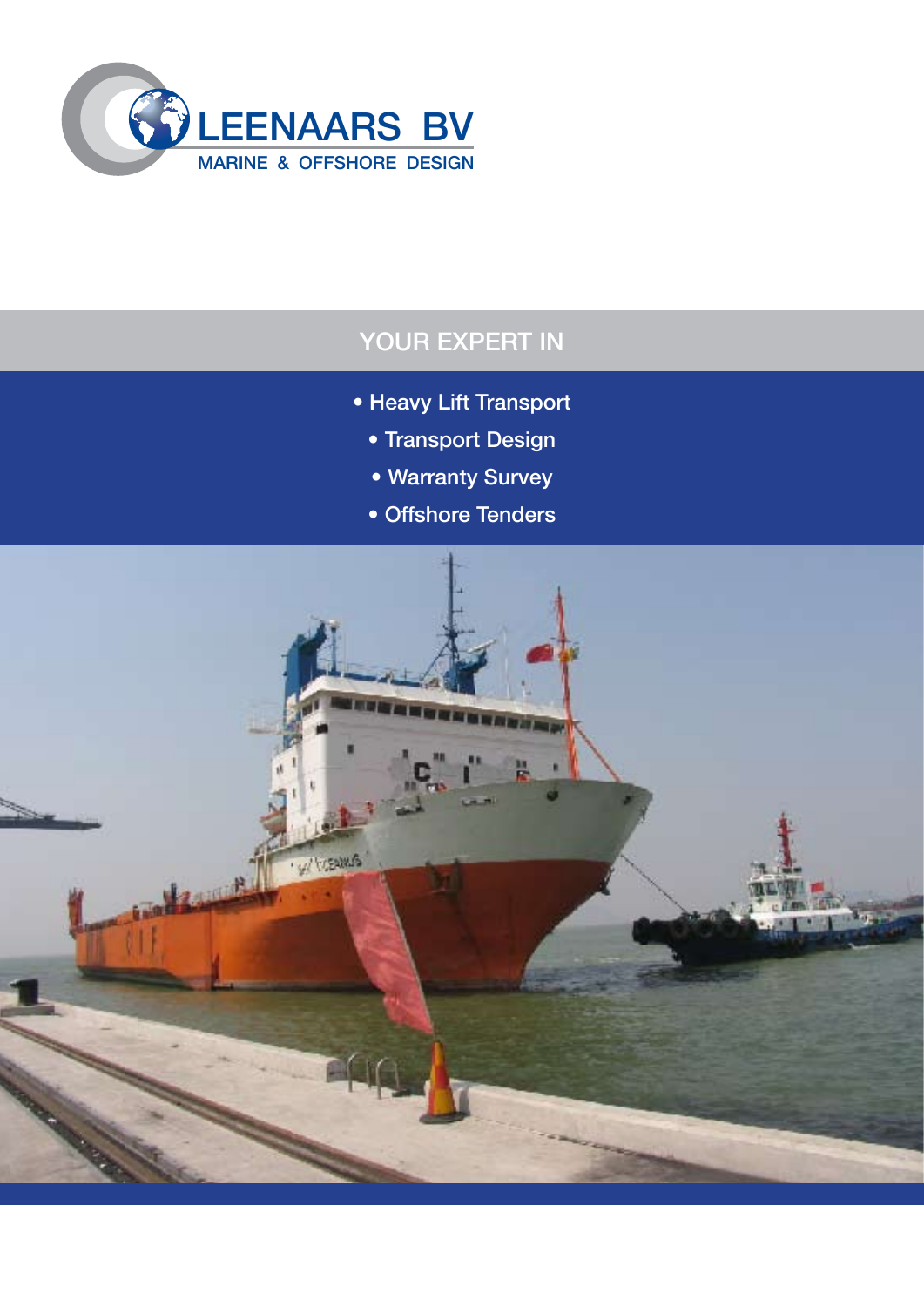# Operational Experience



### Experience in Heavy Lift

Working with Leenaars means that you have 30 years of heavy lift experience at your service. Our cooperation with Centrans means that we can support you every step of the way. The experienced superintendents of Leenaars will closely manage the execution of your valuable project.



### Optimal Teamwork

Leenaars has been contracted by several heavy lift companies to assist with their heavy lift vessels. Our familiarity with these vessels result in better transport solutions. Our office in the Netherlands and in China means contact points in both Europe and the Far East to facilitate communication.



### **Customisation**

There are times that existing equipment need to be adapted to meet the needs of a challenging project. Leenaars has the insight and skills to engineer tailor made solutions for their clients, including modifying the dock ships to expand their capabilities.



### Transport Aids

Leenaars can provide assistance and advice when standard seafastening solutions cannot be applied. We have experience in the application of various types of transport aids and designing seafasters.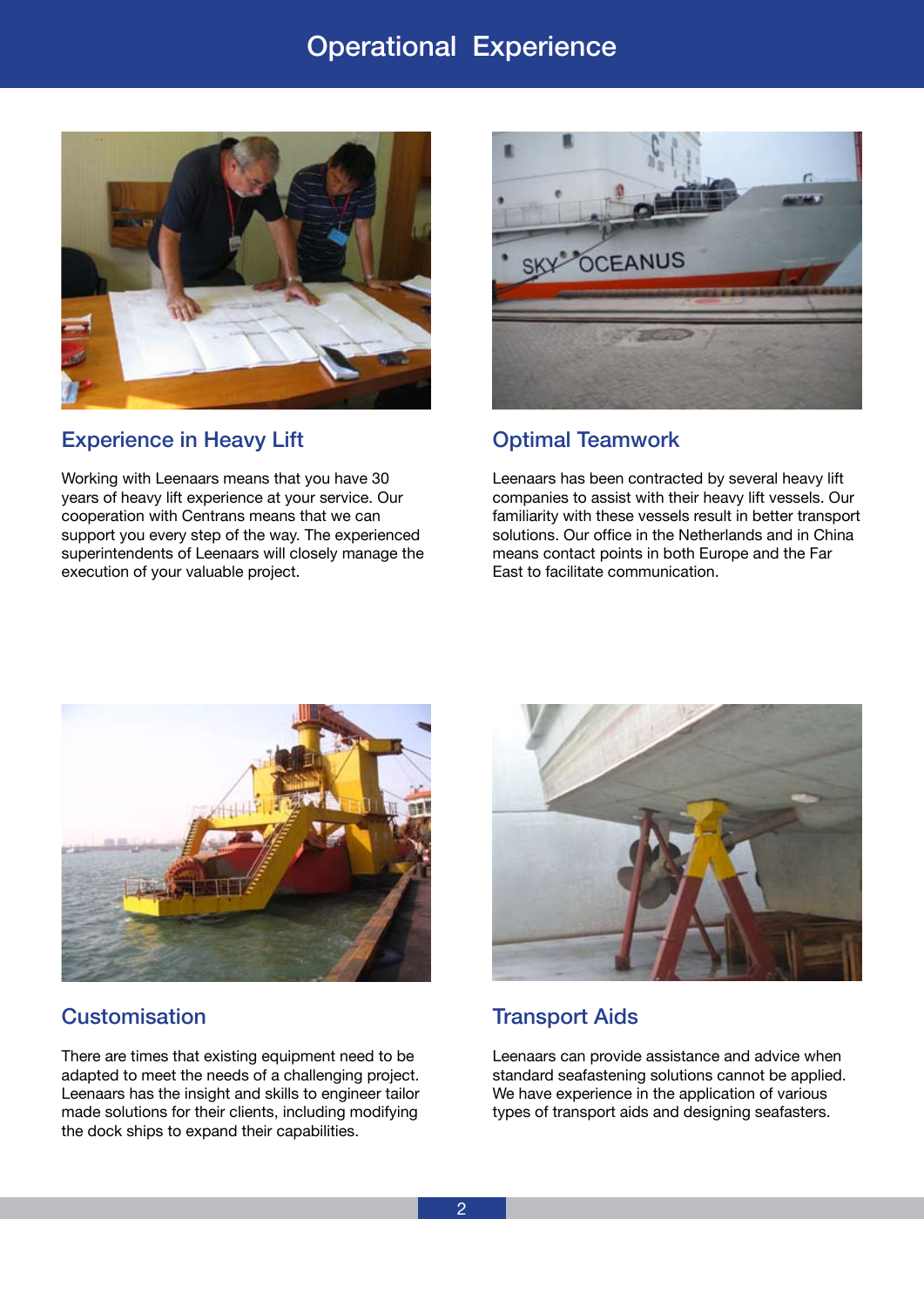# Management and Engineering



## Dedicated Project Managers

Each campaign is appointed a dedicated project manager responsible for:

- stowage plans
- loading/ discharging plans
- motions (safetrans)
- seafastening plans
- short trip scenarios
- monitoring motions and accelerations during transport



#### Container Cranes

Leenaars has an unprecedented track record in the engineering of new and second hand relocations.



### Offshore Installation and Removal

Leenaars perfoms feed studies, workability analysis and can develop tender documention for your offshore installation/removal projects.



### Warranty Survey

Leenaars offers expertise of insurance to underwriters by the evaluation of marine and offshore operations. We can also supply specialists to act and report as expert witnesses.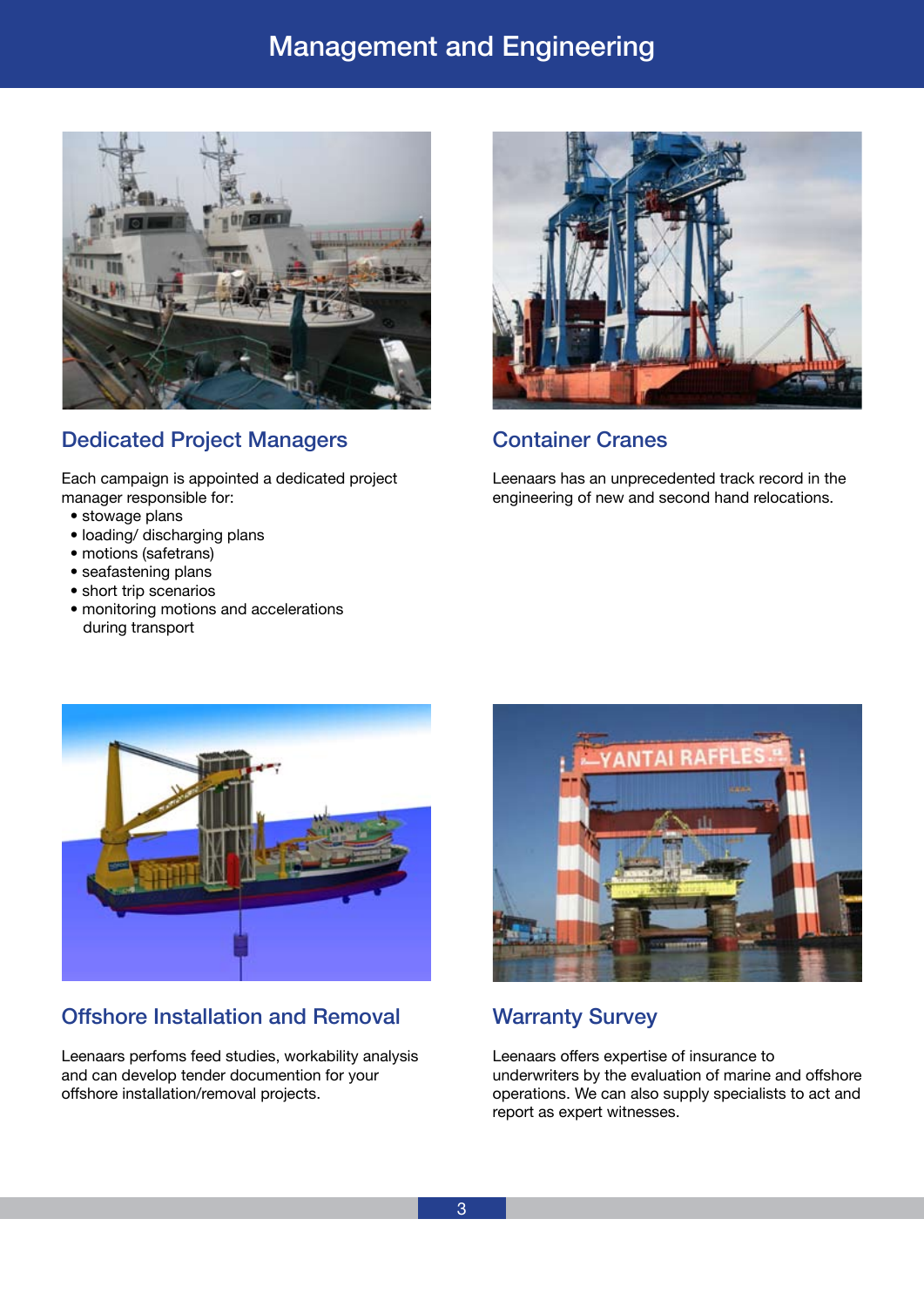# List of Clients

## Transport Design Clients

DREDGING COMPAGNIES:

- 1. Jan de Nul (Rolldock CANNOT)
- 2. Bos en Kalis
- 3. Van Oord
- 4. Dragados
- 5. Deme

MANIFACTURERES OF OFFSHORE EQUIPMENT:

- 1. Huisman
- 2. Technip
- 3. Engineering business
- 4. Heerema fabricators
- 5. Bouque offshore

#### INSTALLATION COMPAGNIES:

- 1. Agercy
- 2. Saipam
- 3. Heerema Marine Contractors HMC
- 4. All Sea's

#### **SHIPYARDS**

- 1. Keppel Fels
- 2. Dragados
- 3. CIMC Raffles

#### CRANES

- 1. Port of Rotterdam for container cranes
- 2. Kalmar
- 3. Kone

## **SERVICES**

• TRANSPORATION MANUALS

• FEASIBILITY REPORTS

• TENDER EVALUATION

• OFFSHORE INSTALLATION STUDIES

• OPERATIONAL PROCEDURES

• SPECIAL EQUIPMENT DESIGN

• WARRANTY SURVEY

• SCOPE OF WORK FOR CONTRACT

• ON-SITE MANAGEMENT

• CLOSE-OUT REPORTS